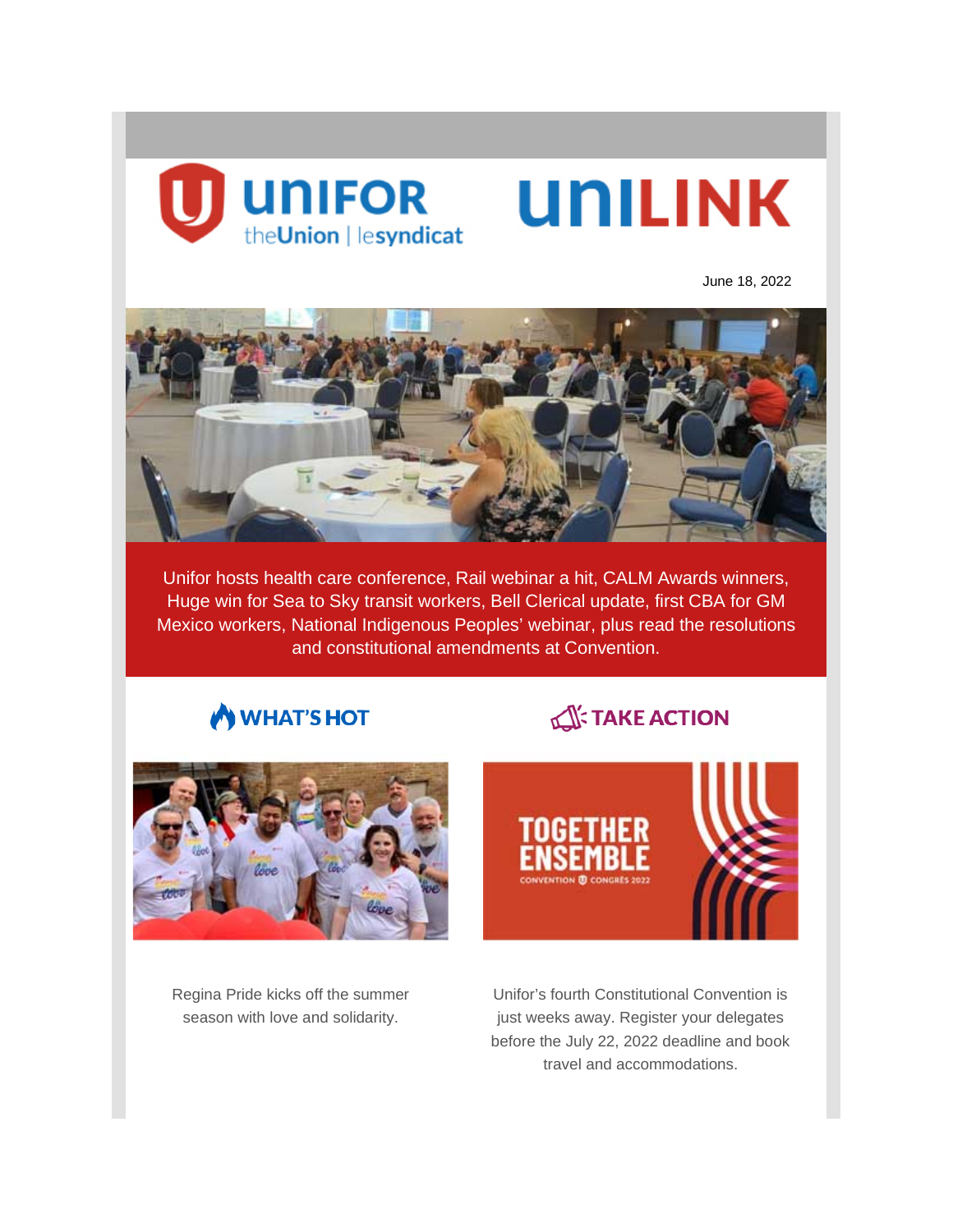



# **O IN THE NEWS**



Health care workers gathered at Unifor's Family Education Centre in Port Elgin for Unifor's Health Care Conference to discuss bargaining strategies and challenges facing their workplaces and their sector.

## **READ [MORE](https://www.unifor.org/news/all-news/mental-health-and-burn-out-remains-top-priority-unifor-health-care-conference)**



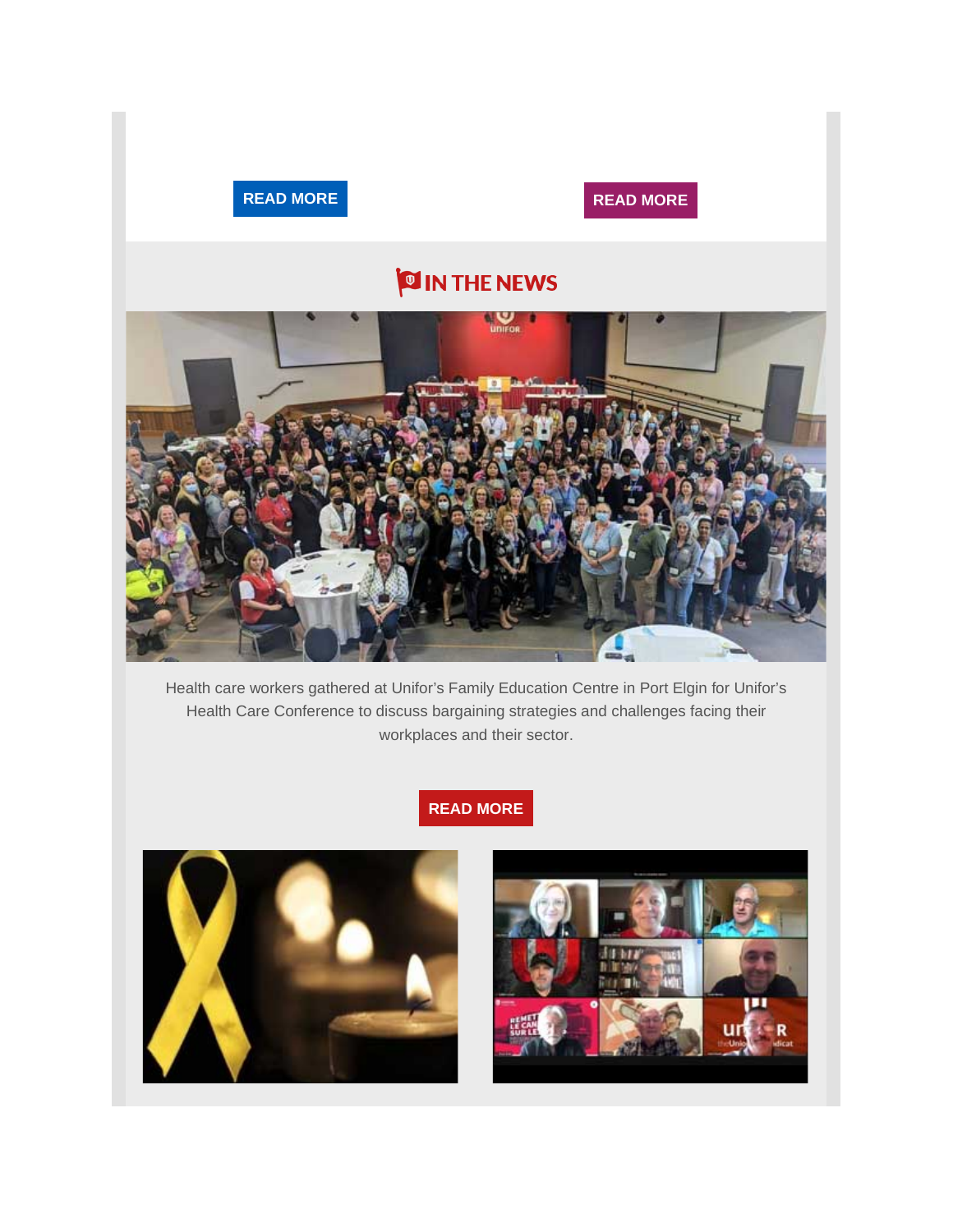Unifor mourns member Paul Totten who died on the job on Monday, June 13, 2022 in Tillsonburg, Ontario, where he worked as a technician for Bell Technical Solutions (BTS).

Unifor members from across the country tuned in to the union's webinar about the history of VIA Rail, current challenges facing Unifor rail members and the union's plan to fight privatization.

**READ [MORE](https://www.unifor.org/news/all-news/unifor-hosts-get-canada-back-track-webinar-supporting-rail-0)**

#### **READ [MORE](https://www.unifor.org/news/all-news/unifor-mourns-loss-local-45-member-who-died-job)**



Unifor's innovative Warehouse Workers Unite Campaign was recognized at the 2022 Canadian Association of Labour Media (CALM) 2022 Awards, along with National Secretary-Treasurer Lana Payne and Unifor Local 21-S.





A ground-breaking Cost of Living Adjustment for Local 114 members helped end the longest transit strike in B.C. history.

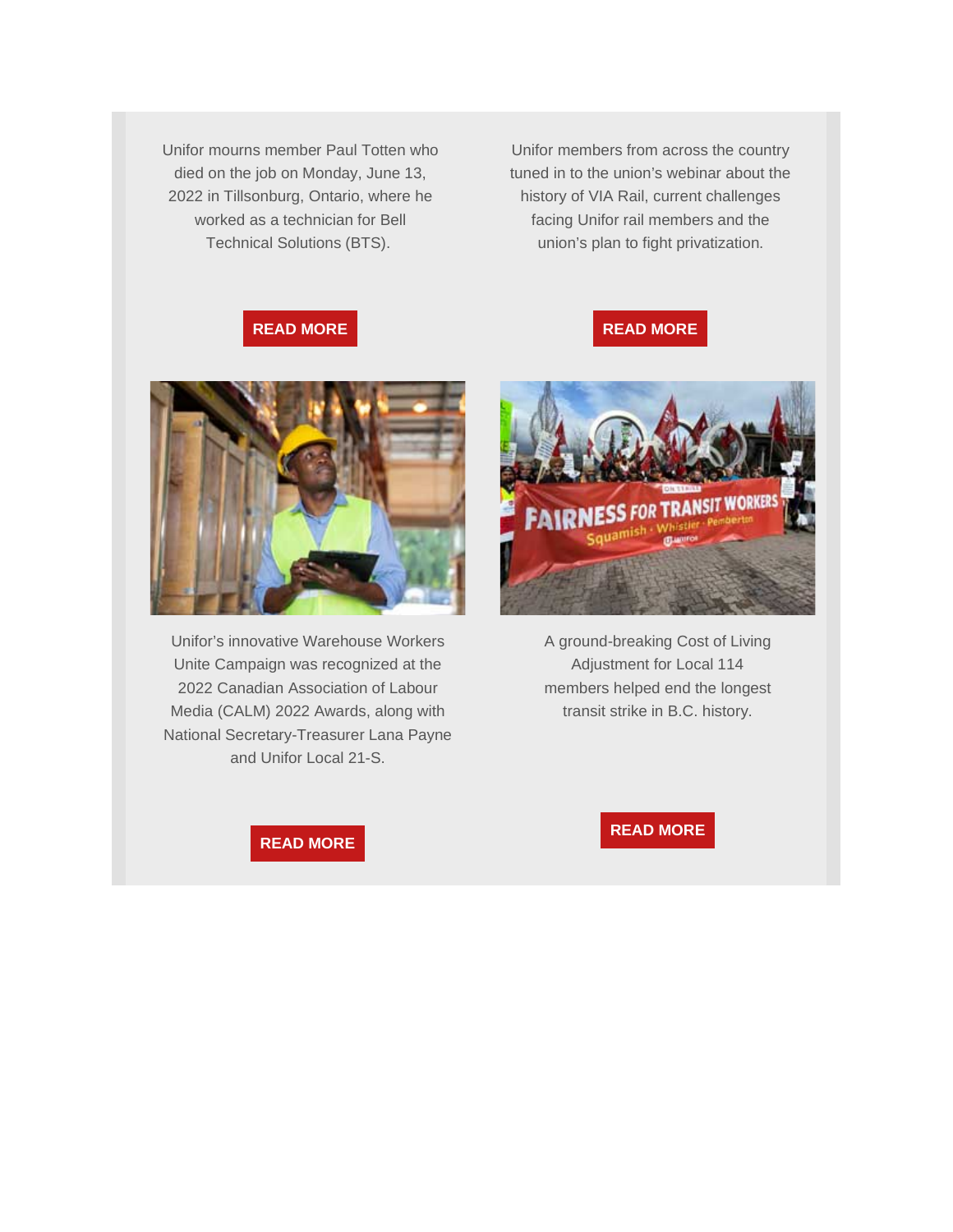

Bell clerical members across Ontario and Quebec are ramping up negotiations with strike votes and new mobilisation videos.



Supporters of labour rights in Mexico won a big victory recently when workers at General Motors' biggest auto plant ratified a first collective agreement negotiated by their new, independently elected union, Unifor's Angelo DiCaro writes with Carleton professor Laura Macdonald.

## **[WATCH](https://www.unifor.org/campaigns/all-campaigns/our-bell-our-jobs-bell-clerical-bargaining) VIDEO**

#### **READ [MORE](https://www.unifor.org/news/all-news/union-win-mexican-auto-plant-brings-new-hope-labour-rights)**



Unifor Local 112 members at the UTIL auto parts plant ratified a new three-year agreement today, ending a labour dispute at the facility. The agreement delivers significant wage increases, bargaining unit integrity protections, a Racial Justice Advocate position, and more.



June 21 is the National Indigenous Peoples' Day. Tune in to a special webinar for Unifor members to learn more about Two-Spirited Traditions on Turtle Island.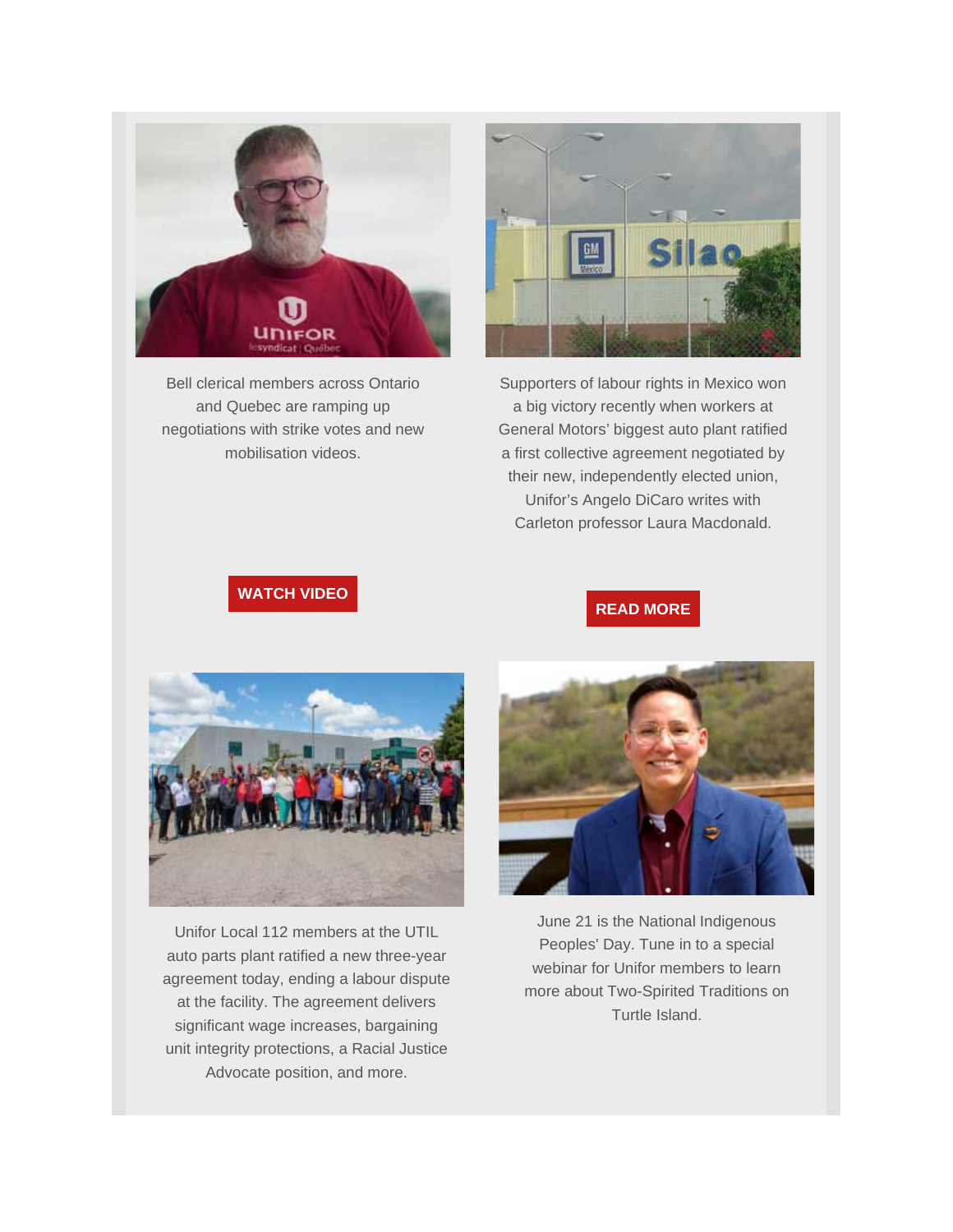#### **READ [MORE](https://www.unifor.org/news/all-news/auto-parts-workers-util-ratify-agreement-ending-labour-dispute)**



## **E** BARGAINING UPDATES

VIA Rail members at Unifor Local 100 and Council 4000 prepare to hold strike votes in the upcoming weeks. **[READ MORE](https://www.unifor.org/news/all-news/rail-line-volume-9-issue-7)**

Unifor Local 222 members at Pilkington Glass plant in Whitby, Ontario ratified a new contract that delivers major wage increases, improvements to union members' pension plan, and creates a new Racial Justice Advocate position. **[READ MORE](https://www.unifor.org/news/all-news/unifor-members-pilkington-glass-make-major-wage-gains-new-contract)**

## UIN CASE YOU MISSED IT



Canada's labour market added another 40,000 jobs in May, as the national unemployment rate fell further to 5.1%. Read this month's labour market insights to get the full analysis.

## **C**RESOURCES



With Unifor's Constitutional Convention fast approaching, check out the Resolutions & Constitutional Amendments that have been submitted for discussion and debate Aug. 8 to Aug. 12, 2022 at the Metro Toronto Convention Centre.

**READ [MORE](https://www.unifor.org/resources/our-resources/labour-market-insights-may-2022)**